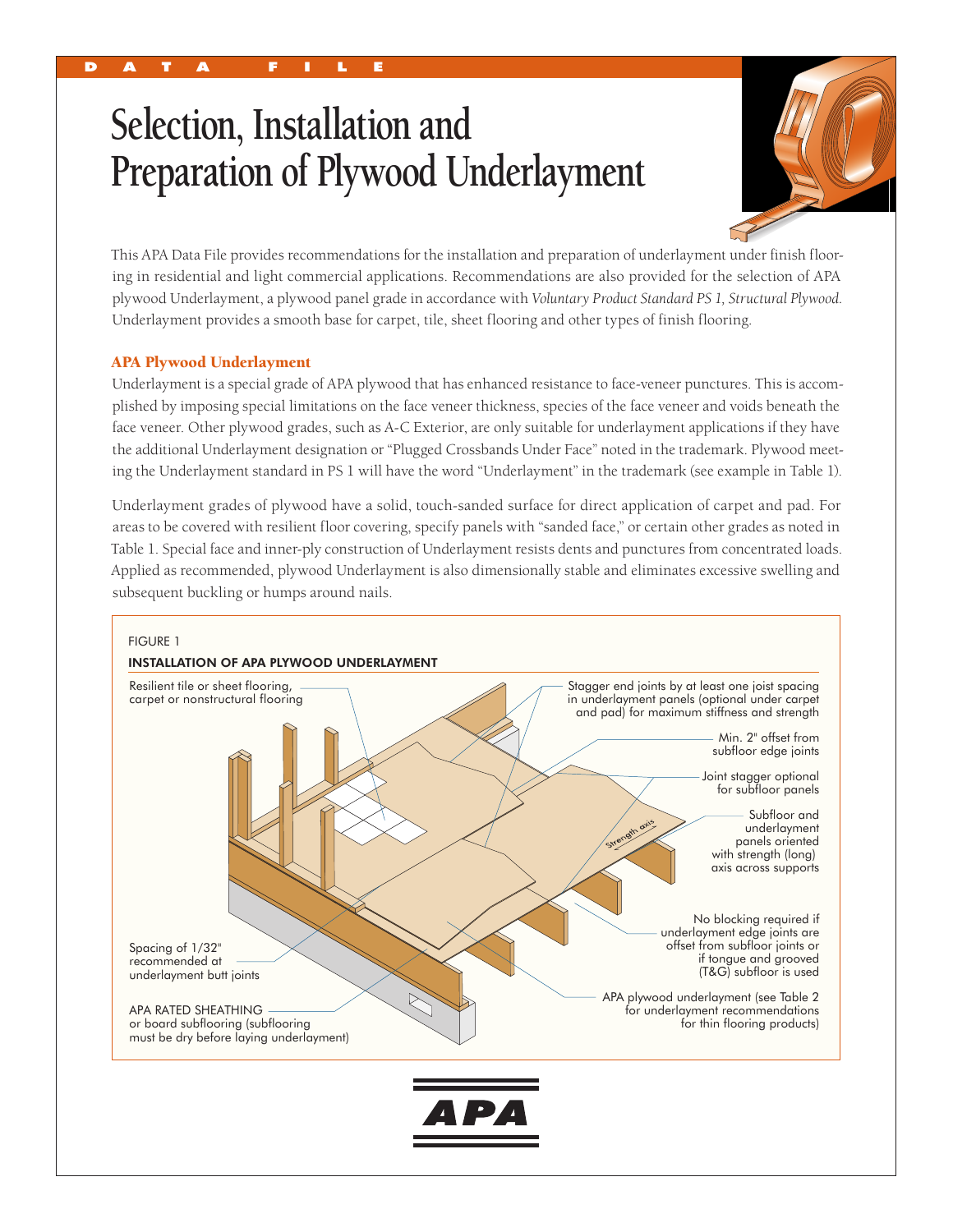| Grade(2)(3)(4)                                                                                                                                                                                                                    | <b>Exposure Durability</b><br><b>Classification</b>                                                                                                                                                                                                                                | <b>Look for These Special Notations in</b><br>Panel Trademark <sup>(5)</sup> | <b>Typical Trademarks</b>                                                                                                                                                                                                                                                                                                                                                                                                                                                                                                                                                                                                                 |  |
|-----------------------------------------------------------------------------------------------------------------------------------------------------------------------------------------------------------------------------------|------------------------------------------------------------------------------------------------------------------------------------------------------------------------------------------------------------------------------------------------------------------------------------|------------------------------------------------------------------------------|-------------------------------------------------------------------------------------------------------------------------------------------------------------------------------------------------------------------------------------------------------------------------------------------------------------------------------------------------------------------------------------------------------------------------------------------------------------------------------------------------------------------------------------------------------------------------------------------------------------------------------------------|--|
| APA Underlayment <sup>(6)</sup>                                                                                                                                                                                                   | Exposure 1 or Exterior                                                                                                                                                                                                                                                             | Sanded Face <sup>(7)</sup>                                                   | UNDERLAYMENT<br><b>GROUP 1</b><br>SANDED FACE<br><b>EXTERIOR</b><br>THICKNESS 0.328 IN.<br>000.<br>PS 1-09<br>11/32 CATEGORY<br>œ                                                                                                                                                                                                                                                                                                                                                                                                                                                                                                         |  |
| APA C-C Plugged<br>APA Underlayment<br>C-C Plugged                                                                                                                                                                                | Exterior                                                                                                                                                                                                                                                                           | Sanded Face <sup>(7)</sup>                                                   | $\blacksquare$<br><b>C-C PLUGGED</b><br>UNDERLAYMENT<br><b>GROUP 1</b><br><b>C-C PLUGGED</b><br><b>SANDED FACE</b><br>GROUP <sub>1</sub><br><b>EXTERIOR</b><br><b>SANDED FACE</b><br>THICKNESS 0.322 IN.<br><b>EXTERIOR</b><br>000<br>THICKNESS 0.453 IN.<br>PS 1-09<br>. 000 .<br>⊕<br>11/32 CATEGORY<br>PS 1-09<br>15/32 CATEGORY                                                                                                                                                                                                                                                                                                       |  |
| APA A-C<br>APA B-C<br>APA A-D<br>APA B-D                                                                                                                                                                                          | Exterior<br>Exterior<br>Exposure 1<br>Exposure 1                                                                                                                                                                                                                                   | Plugged Crossbands Under Face <sup>(8)</sup>                                 | A-C GROUP 1<br>PLUGGED CROSSBANDS UNDER FACE<br><b>EXTERIOR</b><br>THICKNESS 0.578 IN.<br>. 000 .<br>PS 1-09<br>MUNDERLAYMENT 20 oc<br>19/32 CATEGORY                                                                                                                                                                                                                                                                                                                                                                                                                                                                                     |  |
| APA A-C Underlayment<br>APA B-C Underlayment                                                                                                                                                                                      | Exterior                                                                                                                                                                                                                                                                           |                                                                              | B-C<br><b>GROUP 1</b><br><b>SANDED FACE</b><br><b>EXTERIOR</b><br>THICKNESS 0.328 IN.<br>$000 -$<br>UNDERLAYMENT<br>PS 1-09<br>11/32 CATEGORY                                                                                                                                                                                                                                                                                                                                                                                                                                                                                             |  |
| <b>APA Rated</b><br>Sturd-I-Floor <sup>(9)</sup>                                                                                                                                                                                  | Exposure 1 or Exterior                                                                                                                                                                                                                                                             | Sanded Face <sup>(7)</sup>                                                   | <b>RATED STURD-I-FLOOR</b><br>20oc<br><b>SIZED FOR SPACING</b><br>T&G NET WIDTH 47-1/2<br>SANDED FACE<br><b>EXPOSURE 1</b><br>THICKNESS 0.578 IN.<br>000<br>PS 1-09 UNDERLAYMENT<br>PRP-108<br>19/32 CATEGORY                                                                                                                                                                                                                                                                                                                                                                                                                             |  |
| <b>APA Marine Grade</b>                                                                                                                                                                                                           | Exterior                                                                                                                                                                                                                                                                           | MARINE • A-A • EXT • 0.609 IN. • APA • 000 • PS 1-09 • 5/8 CAT               |                                                                                                                                                                                                                                                                                                                                                                                                                                                                                                                                                                                                                                           |  |
| (1) C-D Plugged shall not be used as underlayment.<br>under resilient floor covering.<br>(4) Marked PS 1-09 and/or PRP-108.<br>(5) Recommended for use under resilient floor covering.<br>(6) APA Underlayment is always plywood. | (2) Plywood APA Rated Sturd-I-Floor with Performance Category of 19/32<br>or greater and fully sanded face also may be used for underlayment<br>(3) Specific plywood grades and thicknesses may be in limited supply in<br>some areas. Check with your supplier before specifying. | any degree are admissible.<br>alternate designation in or near trademarks.   | (7) Underlayment grade plywood is typically touch-sanded only.<br>Additional "Sanded Face" notation is recommended for use<br>under resilient floor coverings, including glue-down carpet.<br>Faces of A, B and Marine Grade are always sanded. Touch-<br>sanding is a sizing operation consisting of a light surface<br>sanding to thickness dimension in a sander. Sander skips to<br>(8) "Plugged Crossbands (or Core)," "Plugged Inner Plies" or<br>"Meets Underlayment Requirements" may be indicated as<br>(9) APA Rated plywood Sturd-I-Floor is an Underlayment with a<br>Span Rating, marked as PS 1-09, PS 2-10 and/or PRP-108. |  |

Form No. L335N ■ © 2012 APA – The Engineered Wood Association ■ www.apawood.org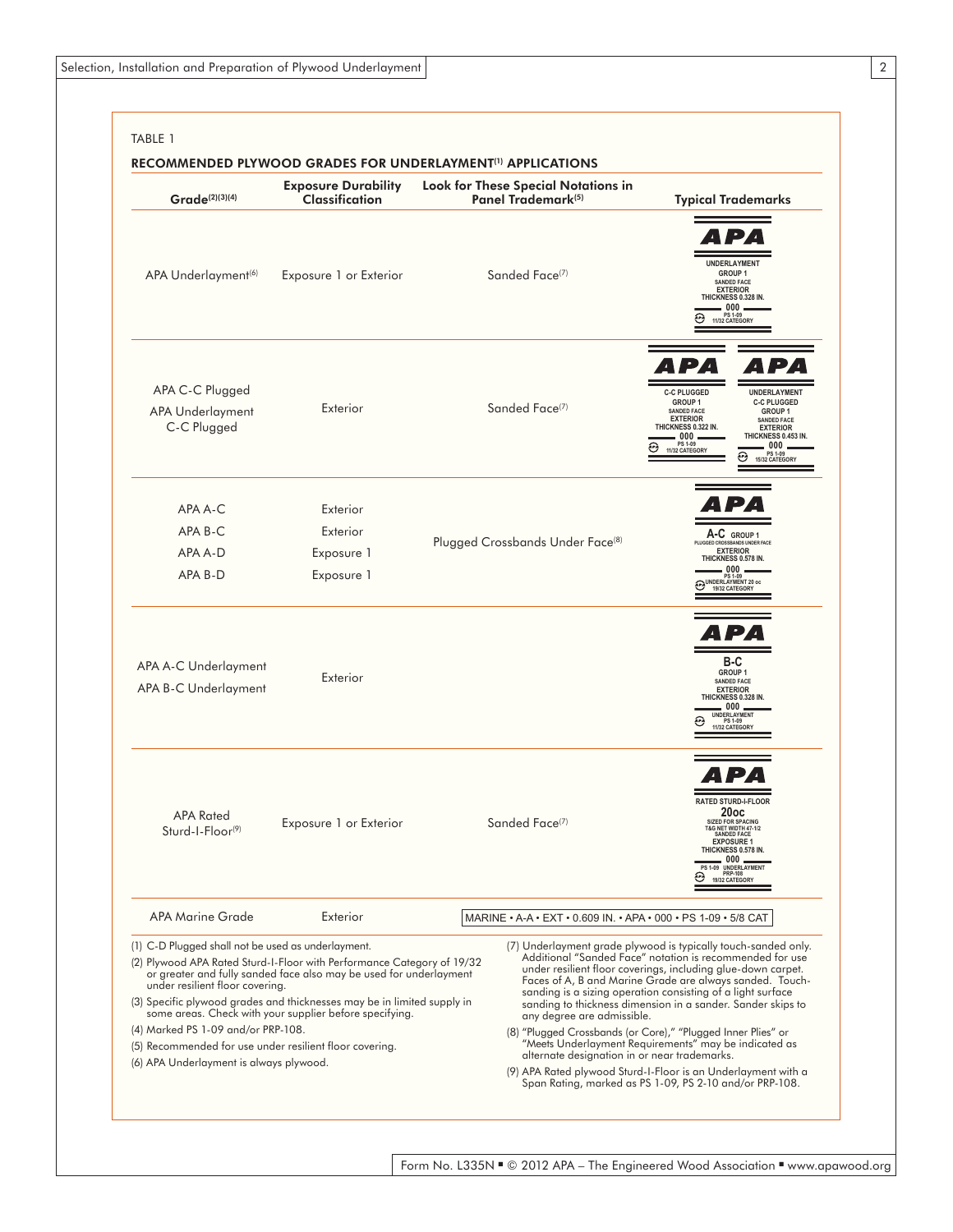# Selecting Underlayment

The recommended plywood grades for various underlayment applications are presented in Table 1. These grades provide a smooth, sanded surface that is suitable for floor coverings. APA C-D PLUGGED is not an adequate substitute for Underlayment grade since it does not have equivalent face veneer puncture resistance.

The type of finish flooring and subfloor will determine the underlayment recommended for an application, as noted in Table 2. The underlayment necessary to bridge an uneven floor will depend on roughness and loads applied. Although a minimum 11/32 Performance Category is recommended, 1/4 Performance Category plywood Underlayment may also be acceptable over smooth subfloors, especially in remodeling work. See Table 3 for APA plywood Underlayment fastening recommendations.

#### TABLE 2

| <b>Finish Floor</b>                                                      | Subfloor Construction <sup>(2)</sup>                                                                                | Example<br>Subfloor Specification <sup>(2)</sup>                                                                                                                              | Typical<br><b>Underlayment Panel</b>                                                                                        |  |  |
|--------------------------------------------------------------------------|---------------------------------------------------------------------------------------------------------------------|-------------------------------------------------------------------------------------------------------------------------------------------------------------------------------|-----------------------------------------------------------------------------------------------------------------------------|--|--|
| Carpet and Pad                                                           | <b>Single Layer Construction</b>                                                                                    |                                                                                                                                                                               |                                                                                                                             |  |  |
|                                                                          | APA Rated Sturd-I-Floor(3)<br>with T&G edges                                                                        | APA Sturd-I-Floor 24 oc<br>Exposure 1 T&G (for joists spaced<br>24 inches o.c. or less)                                                                                       | <b>NA</b>                                                                                                                   |  |  |
|                                                                          | <b>Double Layer Construction</b>                                                                                    |                                                                                                                                                                               |                                                                                                                             |  |  |
|                                                                          | APA Rated Sturd-I-Floor<br><b>or</b> APA Rated Sheathing                                                            | APA Rated Sheathing 48/24<br>Exposure 1 (for joists spaced<br>24 inches o.c. or less)                                                                                         | Any Table 1 panel                                                                                                           |  |  |
| Hardwood Flooring                                                        | APA Rated Sturd-I-Floor<br>or APA Rated Sheathing                                                                   | APA Rated Sturd-I-Floor 24 oc<br>Exposure 1 T&G or APA Rated<br>Sheathing 48/24 Exposure 1 (for joists<br>spaced 19.2 inches o.c. or less $(4)$                               | (Optional)                                                                                                                  |  |  |
| Vinyl (or other thin<br>resilient floor covering)<br>or Glue-down Carpet | APA Rated Sturd-I-Floor(5)<br><b>or</b> APA Rated Sheathing                                                         | APA Rated Sturd-I-Floor<br>24 oc Exposure 1 T&G or APA Rated<br>Sheathing 48/24 Exposure 1 (for joists<br>spaced 24 inches o.c. or less)                                      | Any Table 1 panel <sup>(6)</sup>                                                                                            |  |  |
| Ceramic Tile <sup>(7)</sup>                                              | Minimum Performance<br>Category 19/32 APA Rated<br>Sturd-I-Floor Exposure 1<br>or APA Rated Sheathing<br>Exposure 1 | Minimum Performance<br>Category 19/32 APA Rated<br>Sturd-I-Floor Exposure 1 or APA Rated<br>Sheathing Exposure 1 (for joists<br>spaced 16 inches o.c. or less) <sup>(8)</sup> | Minimum Performance<br>Category 19/32 APA Rated<br>Sturd-I-Floor Exposure 1<br>or APA Rated Sheathing<br>Exposure $1^{(8)}$ |  |  |

(1) Floor Span Rating must equal or exceed joist spacing.

(2) Refer to [www.apawood.org](http://www.apawood.org) for installation specifics and alternate installation combinations.

(3) Plywood Rated Sturd-I-Floor is Underlayment with a span rating.

(4) For joists spaced 16 or 24 inches o.c. See APA Technical Note: APA Performance Rated Panel Subfloors Under Hardwood Flooring, Form R280.

(5) Plywood Rated Sturd-I-Floor with fully sanded face may serve as single layer construction without the use of an additional Underlayment.

(6) For rough floors, specify minimum Performance Category 11/32 APA Underlayment.

(7) For other specialty flooring products, including marble and slate, please refer to the finish floor manufacturer's recommendations. Enhanced structural performance may be required for ceramic and natural stone floor products. See Tile Council of North America (TCNA) *Handbook for Ceramic Tile Installation* [\(www.tileusa.com](http://www.tileusa.com/)).

(8) Refer to *APA Engineered Wood Construction Guide,* Form E30 and *APA Technical Topics: Ceramic Tile over Wood Structural Panel Floors,* Form TT-006 for detailed assembly specifications.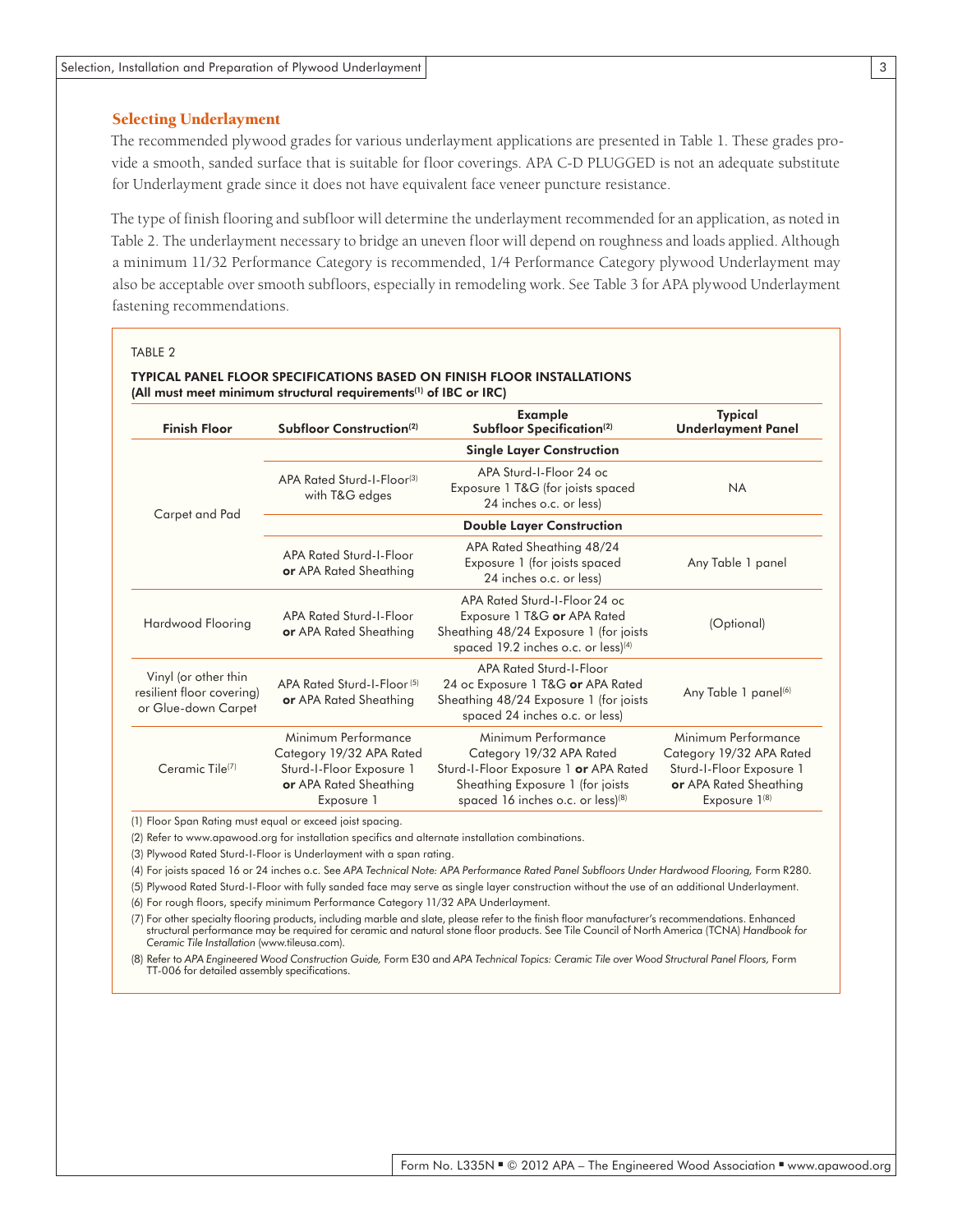#### TABLE 3

#### APA UNDERLAYMENT FASTENING RECOMMENDATIONS

|                                            |                                        |                                                                         | Maximum Fastener Spacing (in.) <sup>(2)</sup> |              |
|--------------------------------------------|----------------------------------------|-------------------------------------------------------------------------|-----------------------------------------------|--------------|
| <b>Application</b>                         | Minimum<br><b>Performance Category</b> | Fastener Size and Type <sup>(1)</sup>                                   | Panel Edges <sup>(3)</sup>                    | Intermediate |
| Over smooth subfloor                       | 1/4                                    | $3d \times 1-1/4$ -in. ring- or screw-                                  |                                               | 6 each way   |
| Over lumber subfloor<br>or uneven surfaces | 11/32                                  | shank nails min. 12-1/2 gage<br>$(0.099$ in.) shank dia. <sup>(4)</sup> |                                               | 8 each way   |

(1) See *APA Engineered Wood Construction Guide,* Form E30, for nail dimensions.

(2) Fasteners for 5-ply plywood underlayment panels and for panels with a Performance Category greater than 1/2 may be spaced 6 inches on center at edges and 12 inches each way intermediate.

(3) Fasten panels 3/8" from panel edges.

(4) Use 4d x 1-1/2" ring- or screw-shank nails, minimum 12-1/2 gage (0.099") shank diameter, for underlayment panels with a Performance Category of 19/32 to 3/4.

#### Handling Underlayment

Always protect plywood underlayment against physical damage or water prior to application. Before installing, allow underlayment panels to acclimatize by standing them on edge and separating them to permit air circulation for several days in the rooms where they will be installed.

#### Preparing the Subfloor

Plywood underlayment should be installed only on a dry subfloor. Moisture, which may accumulate when the subfloor is exposed to weather during construction, can cause excessive expansion of the dry underlayment panels if the subfloor is not allowed to dry adequately. A damp subfloor can also contribute to nail pops and squeaks. Normal scheduling, however, usually permits the subfloor to dry out and become conditioned in an enclosed, evenly heated environment prior to installation of the underlayment and floor covering.

To avoid callbacks, inspect the subfloor surface for evenness and flatness before installing underlayment. Uneven floor surfaces may become obvious when smooth or shiny floor covering is installed, especially in large areas which have strong sidelighting from windows, doors or interior lighting. The following precautions should be observed before installing underlayment:

- When the subfloor panels are dry, visually check the subfloor end and edge joints for evenness or variations in panel thickness which might telegraph through the underlayment. A short straight edge – 12 to 14 inches long – provides a quick reference for this purpose. If necessary, sand the subfloor joints with a commercial floor sander to smooth surfaces within the vicinity of joints.
- Visually check the subfloor surface for flatness between floor framing members. Add blocking or plywood cleats under the floor, and fasten the subfloor to them with screws or nails as necessary to flatten panels. For background information on buckling of panel sheathing, see APA Technical Note: Buckling of Wood Structural Panel Sheathing, Form D481.

Also check the subfloor for squeaks and refasten as necessary before installing the underlayment. When furnace or hot air ducts are located in close proximity under the floor, the underfloor space should be well ventilated, or insulated above ducts in the joist cavity to avoid excessive drying of the wood floor. Refer to *APA Technical Note: Floor Squeaks: Causes, Solutions and Prevention,* Form C468.

4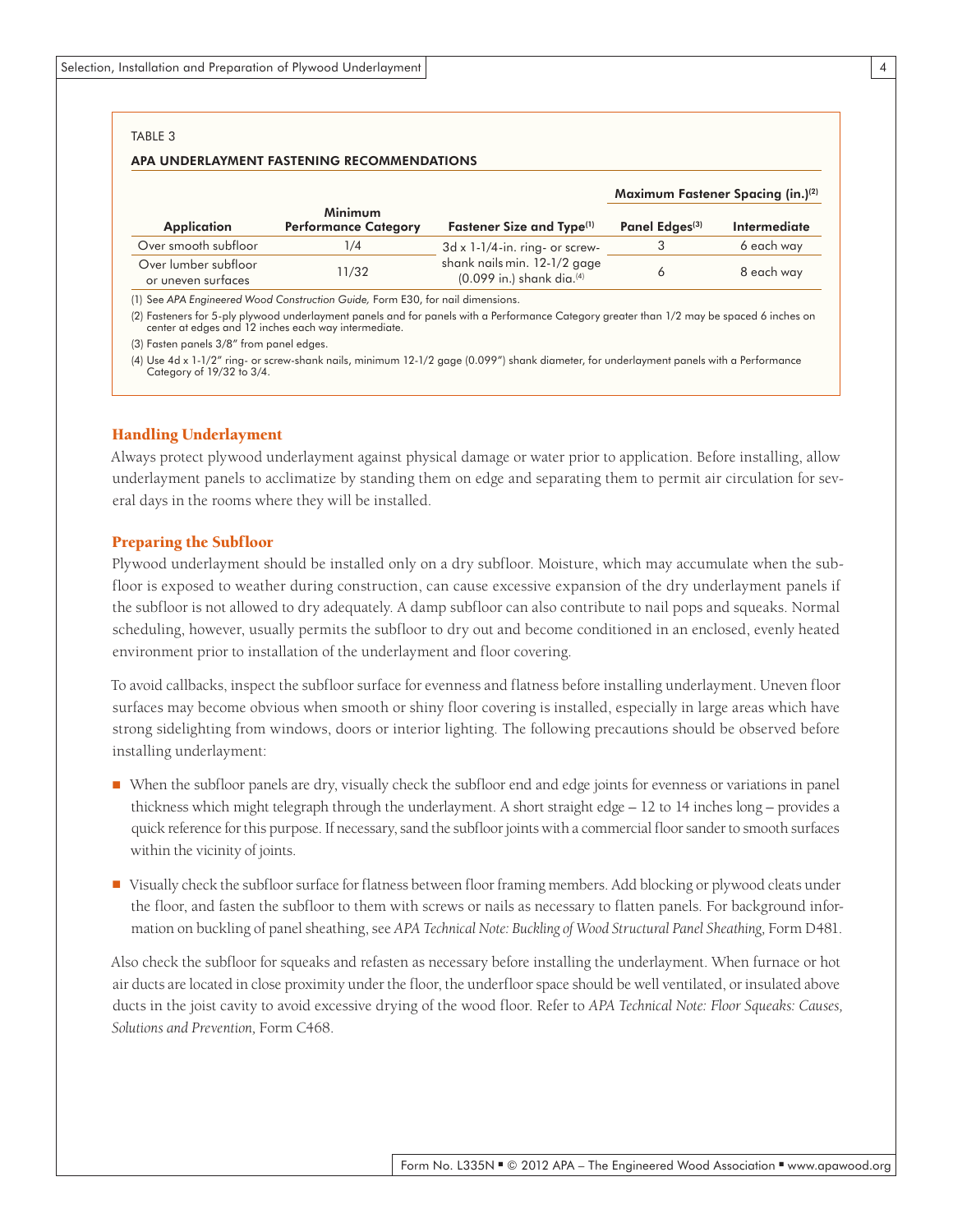# Installing Underlayment

Install acclimatized plywood underlayment, smooth side up, immediately before laying the finish floor. For maximum stiffness and strength, place face grain across supports. Offset the end joints of underlayment two inches from joists and offset underlayment end joints at least one joist spacing from subfloor end joints. Edge joints of underlayment panels should offset by at least two inches from edge joints of subfloor panels.

Spacing of 1/32 inch at underlayment panel edges and ends is recommended. Edge spacing allows for panel expansion during construction and as the underlayment becomes conditioned to the temperature and humidity which will be typical in service. Edge gaps should be filled just before the floor covering is installed (allowing cure time), when no movement is expected.

The recommended fastener schedule for APA plywood Underlayment, including fastener size, type and spacing, is given in Table 3. Begin fastening at one edge next to adjacent panel. Ensure that the panel is uniformly flat and continue by fully fastening towards the opposite edge. If power-driven fasteners are used, foot pressure should be applied near the fastener to ensure firm contact between the underlayment and subfloor. Make sure fasteners are driven so that the fastener heads are flush with, or just slightly below the panel surface. Do not overdrive or underdrive fasteners, which could result in telegraphing fastener or panel joint location through resilient tile or sheet flooring. Floor squeaks can be caused by movement between underlayment and subfloor panels or by the underlayment sliding on the fastener. Avoid gluing the underlayment to the subfloor with construction adhesives, which could develop installation or staining problems with certain types of resilient sheet flooring products.

Occasionally, fasteners may "pop" or "back out." In these cases, fastener heads may rise above the underlayment surface and telegraph as bumps through sensitive floor covering materials. The best precautions against nail popping are to use ring- or screw-shank nails which have higher withdrawal resistance; to use a fastener length approximately equal to the total thickness of the underlayment and subfloor; and to ensure that the subfloor is dry before attaching the underlayment. Fasteners that are too long may "ream" a hole through the subfloor when driven, causing them to loosen later. Also, appropriately-sized underlayment fasteners will minimize penetration into lumber joists, reducing the potential for fastener popping problems caused by lumber shrinkage.

#### Preparing Underlayment

Shortly before the floor covering is installed, fill all edge gaps, splits, damaged areas and rough spots in the plywood underlayment with a hard, non-shrinking, quick-setting filler. This step also may be necessary when fully-adhered textile (carpet) resilient floor covering is used – check the recommendations of the floor covering manufacturer.

A filler restrains the edges of the panel underlayment from closing and causing wrinkling or ridging of the floor covering over joints between underlayment panels. Tests by APA have shown that some floor covering materials wrinkle or ridge when the underlayment dries out and the joint reopens. If not restrained by filler, such minor panel movement at an edge joint could result from normal seasonal changes in relative humidity. Water-based flooring adhesive also may cause panels to expand temporarily. The filler also prevents flooring adhesive from entering the joint, where it could later be squeezed back out to develop a ridge in the floor covering.

Choose a filler that dries hard, does not shrink and is quick-setting. Most manufacturers call for about a half-hour to cure fully. If the setting time is rushed, the exposed surface of the filler may harden, but not necessarily the interior of the filled joint. Applications of the floor covering further slows the curing, and the underlayment joint closure may squeeze the uncured filler out of the joint, resulting in a raised bead or ridge in the floor covering.

**Note:** Some floor covering manufacturers recommend that edges and ends of underlayment panels be butted to a light contact, or with an edge and end joint spacing of 1/64 inch (approximately the thickness of a matchbook cover), without filling panel joints. In this case, installation over a dry subfloor is essential.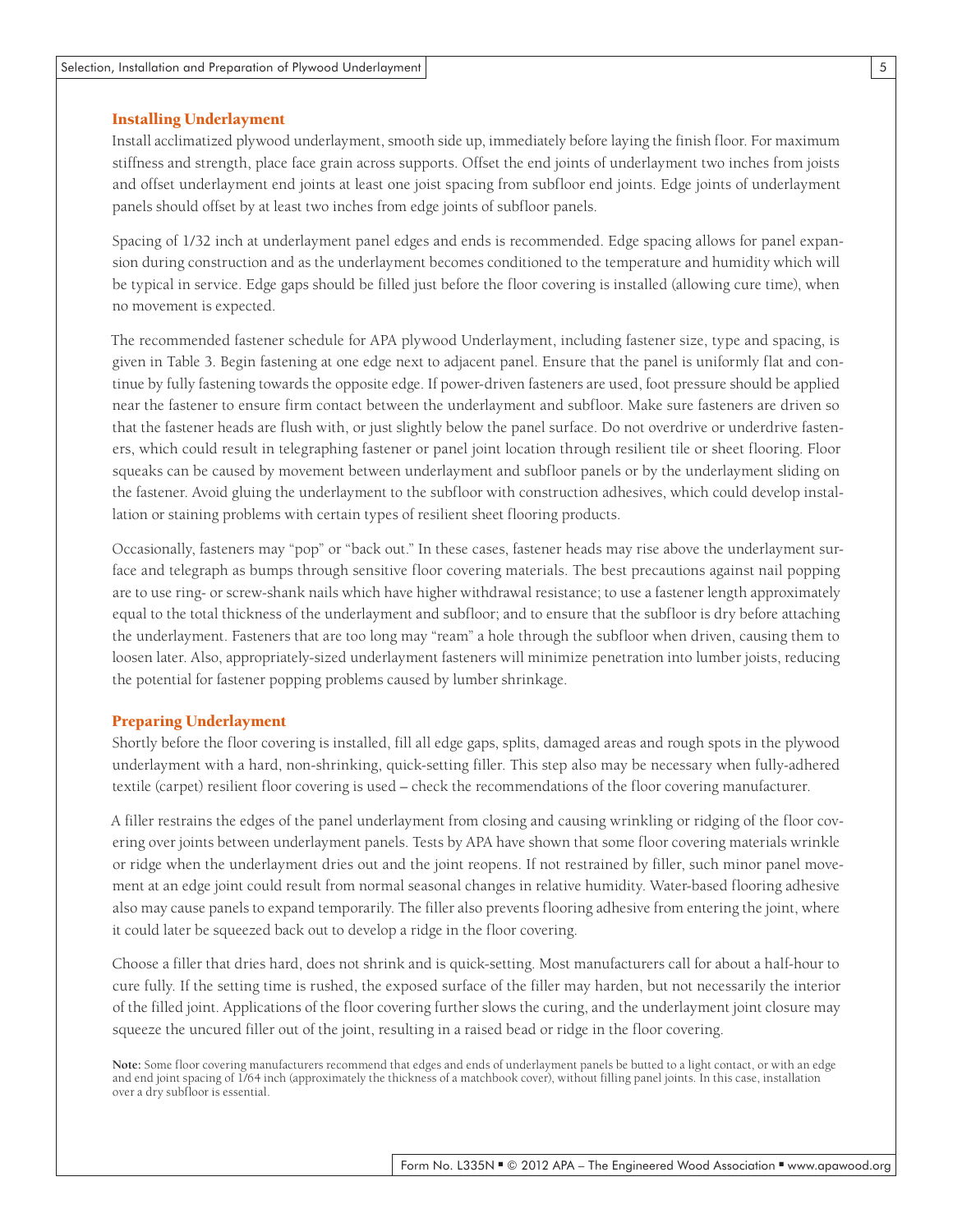Some fillers expand slightly as they cure, making it important to complete curing before sanding. A ridge that develops in this manner is difficult to see, but it can be detected by feeling across the joint with the fingers or palm of the hand. Even this small amount of ridging may cause joint show-through in resilient floor covering.

Thorough sanding of underlayment panel joints and any surface roughness with a heavy-duty sanding machine is recommended. Hand sanding or scraping usually is not sufficient to correct unevenness between panels and might cause joint show-through, or remove excess filler. Construction adhesive squeeze-out or excess joint filler may cause roughness, or a poor bond between floor covering and the underlayment. Some joint fillers may prevent the flooring adhesive from adhering directly to the underlayment panel. Sanding not only smoothes the joint, but aids good bonding performance.

APA has not evaluated joint fillers and, therefore, does not recommend specific brands. The recommendations of the floor covering manufacturer should be followed.

# Selecting and Applying Resilient Floor Covering

When resilient sheet flooring is installed, consider "loose-laid" perimeter-attached flooring products to minimize exposure of plywood underlayment to moisture from water-based adhesives used for installing flooring; or choose premium-quality flooring adhesives with higher solids content and reduced water content, and allow maximum "open" time within the manufacturer's recommendations before installing flooring. For other types of finish flooring, follow the flooring manufacturer's recommendations for installation.

Shiny, no-wax floor coverings seem to be highly susceptible to telegraphing any irregularities in the floor surface. Impeccable floor surface preparation is necessary when these floor covering products are used. Thicker, and some "loose-laid" floor covering products, are reportedly able to bridge or mask most of these imperfections. The flooring contractor should be consulted for advice on the most suitable floor covering product for a particular application.

If a monolithic appearance is desired, sheet flooring should be specified. If tile flooring is used, consider orienting embossed or inlaid patterns of adjacent tiles at 90 degrees relative to each other to accentuate the tile joint grid. Color is also a consideration, since tile joints are not as obvious in the darker hues.

Even after conscientious preparation, underlayment panel edge joints may later open slightly, such as during the transition from high humidity in summer to lower humidity during the winter heating season. Sometimes, tile flooring joints separate on the underlayment panel module (every 4 feet, for example). To help prevent the tile joints from opening, tile joints should be offset at least 2 inches from underlayment joints.

### APA: The Mark of Quality

The trademark of *APA – The Engineered Wood Association* appears only on products manufactured by APA member mills and is the manufacturer's assurance that the product conforms to the standard shown on the trademark. For panels, that standard may be the *Voluntary Product Standard PS 1-09 for Structural Plywood, Voluntary Product Standard PS 2-10, Performance Standards for Wood-Based Structural-Use Panels* or *APA PRP-108 Performance Standards and Qualification Policy for Structural-Use Panels.* Panel quality of all APA trademarked products is subject to verification through APA audit.

APA maintains a quality testing laboratory and a 42,000-square-foot research center at Association headquarters in Tacoma, Washington. APA's services go far beyond quality auditing, however. APA also operates one of the most sophisticated programs for basic panel research in the world, maintains an international network of field representatives to assist panel product users and specifiers, conducts informational meetings and seminars, publishes a vast inventory of design and application literature, works to secure code acceptance of panel products and applications, develops and maintains performance and industry product standards, and conducts in-depth market research and development programs.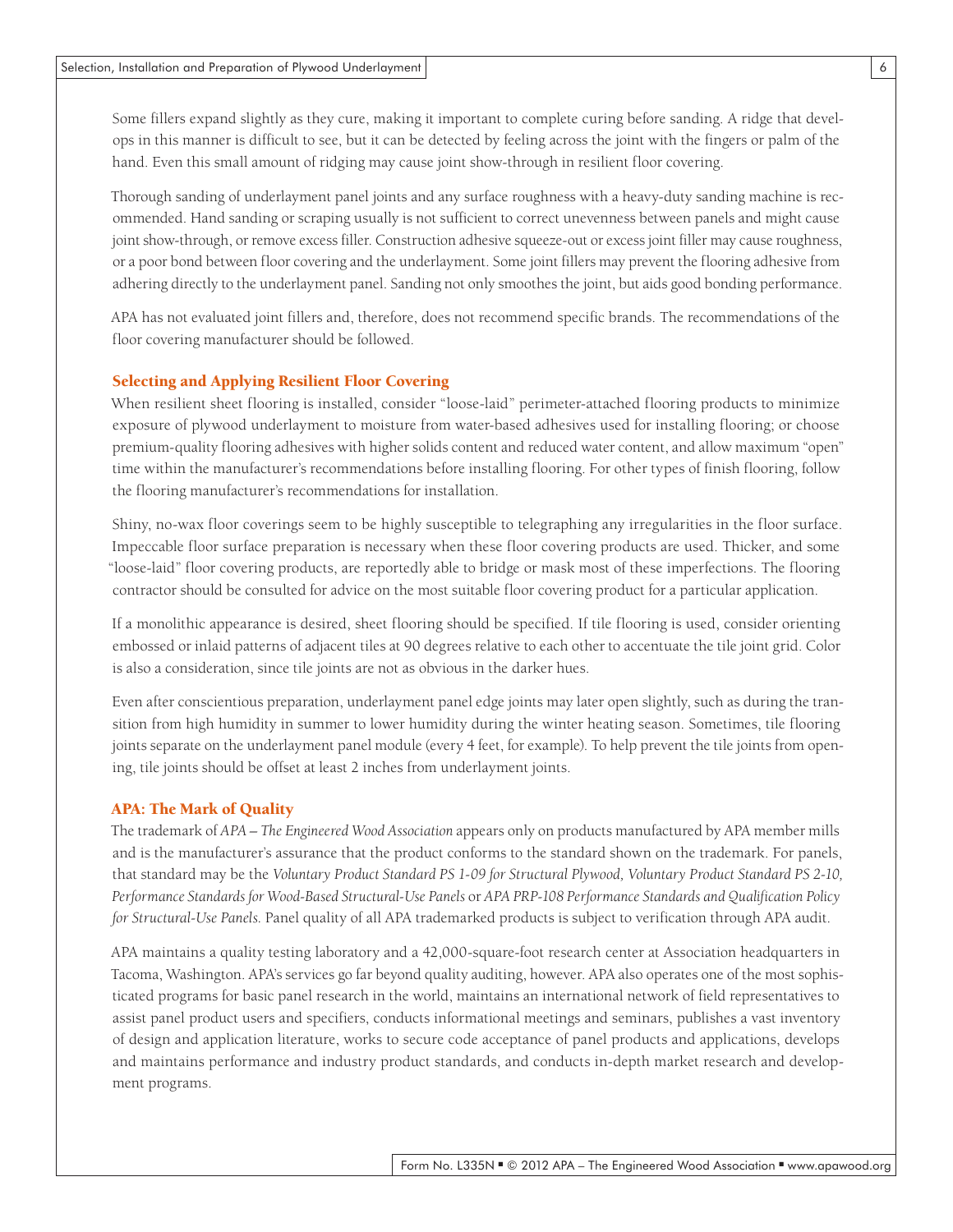Always insist on panels bearing the mark of quality – the APA trademark. Your APA panel purchase or specification is not only your highest possible assurance of product quality, but an investment in the many trade services that APA provides on your behalf.

## Additional Information

For answers to your questions about plywood Underlayment or other APA panel construction systems, contact APA's Product Support Help Desk at help@apawood.org or (253) 620-7400.

For additional tips and information related to APA plywood Underlayment, refer to the following APA publications, available at www.apawood.org/publications.

- *Engineered Wood Construction Guide*, Form E30
- *Builder Tips: Proper Handling and Installation of APA Plywood Underlayment, Form R340*
- Technical Note: Buckling of Wood Structural Panel Sheathing, Form D481
- *Technical Note: APA Performance Rated Panel Subfloors under Hardwood Flooring*, Form R280
- *Technical Topics: Ceramic Tile over Wood Structural Panel Floors*, Form TT-006
- *Builder Tips: Steps to Construct a Solid, Squeak-free Floor System, Form Q300*
- *Builder Tips: Minimize Nail Pops, Form S300*
- *Technical Note: Floor Squeaks: Causes, Solutions and Prevention, Form C468*